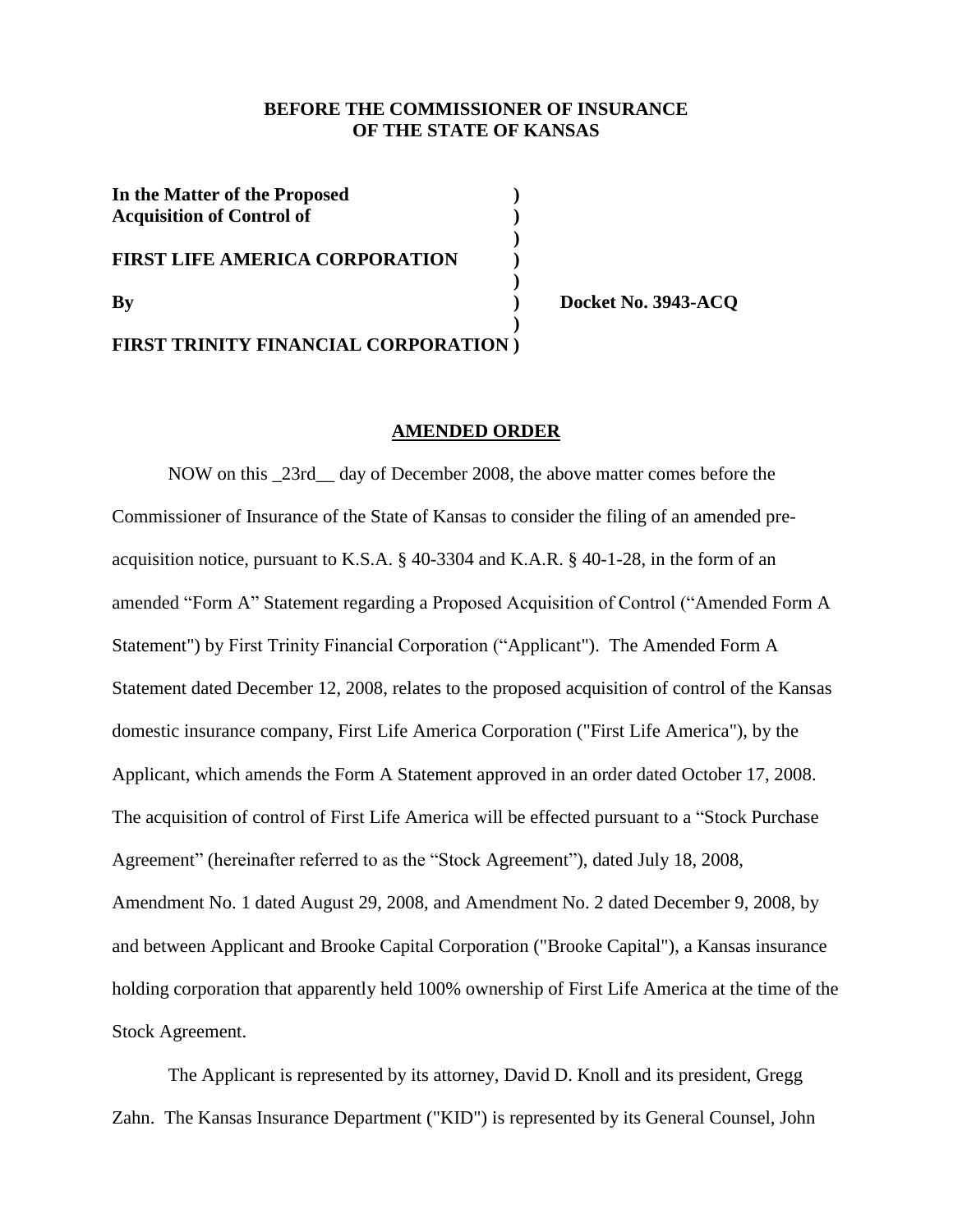W. Campbell. Also appearing for KID are John Wine, Counsel; Kenneth G. Abitz, Director, Financial Surveillance Division; and Mark E. Owens, Financial Analyst, Financial Surveillance Division.

Pursuant to the authority granted to the Commissioner pursuant to K.S.A. §§ 40-3301 and 40-3304(d)(1), and in accordance with the Kansas Administrative Procedures Act, K.S.A. §§ 77- 501, *et seq.,* the Commissioner hereby asserts the following declarations of public interest and policy, findings of fact, conclusions of law, and orders, as follows:

## **DECLARATIONS OF PUBLIC INTEREST AND POLICY**

The Commissioner finds and declares that it is consistent with the public interest and the interest of policyholders to permit insurers to:

- (a) engage in activities which would enable insurers to make better use of management skills and facilities;
- (b) diversify into new lines of business through acquisition and/or organization of subsidiaries;
- (c) have free access to capital markets which could provide funds for insurers to use in diversification programs;
- (d) implement sound tax-planning conclusions; and
- (e) serve the changing needs of the public and adapt to changing conditions of the social, economic and political environment so that insurers are able to compete effectively and to meet the growing public demand for institutions capable of providing a comprehensive range of financial services.

The Commissioner further finds and declares that the policies and purposes in K.S.A. § 40-3301, *et seq.,* promote the public interest by:

(a) facilitating the achievement of the objectives enumerated in K.S.A. § 40-3301 and set out above;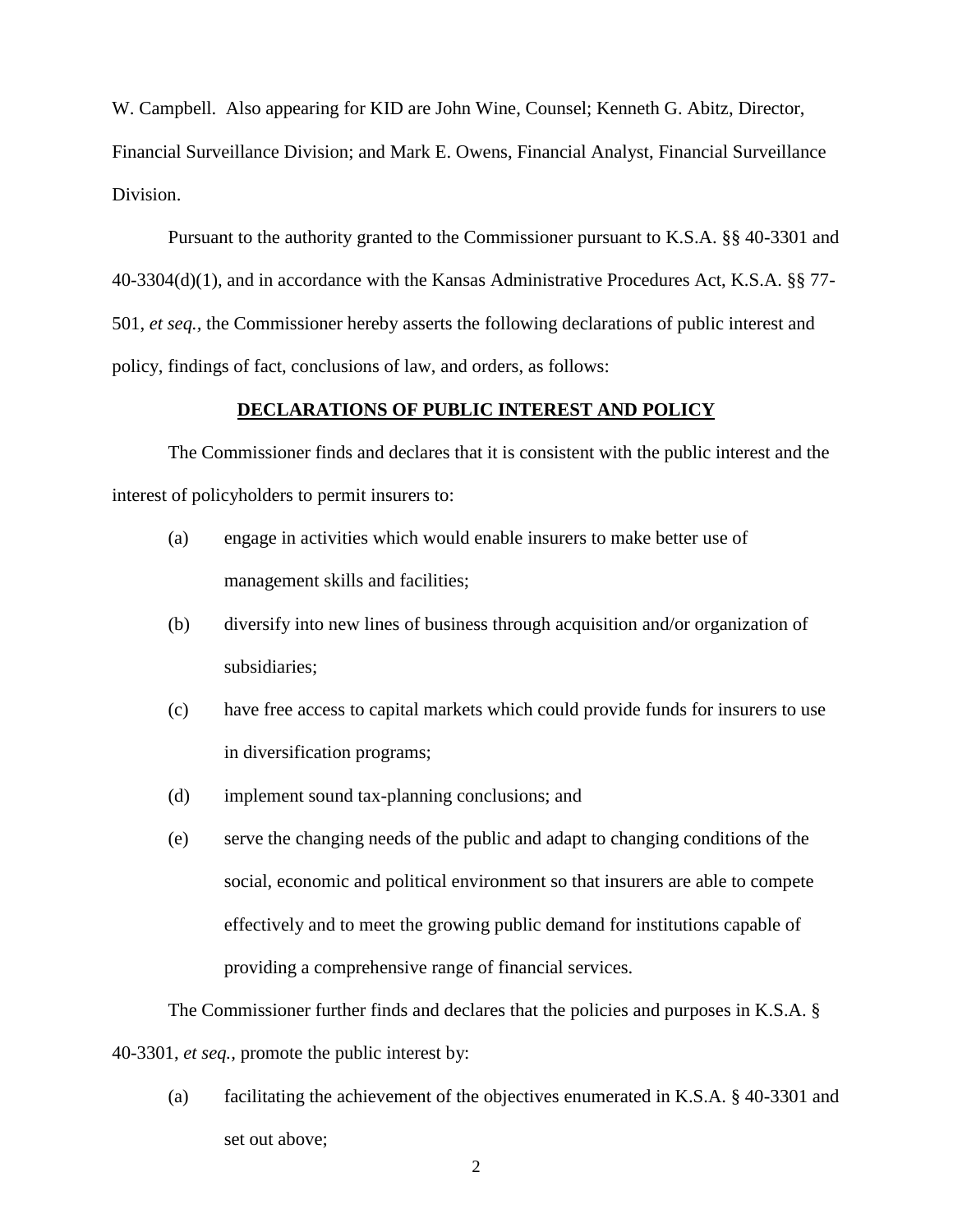- (b) requiring disclosure of pertinent information relating to changes in control of an insurer;
- (c) requiring disclosure by an insurer of material transactions and relationships between the insurer and its affiliates, including certain dividends paid by the insurer; and
- (d) providing standards governing material transactions between an insurer and its affiliates.

#### **FINDINGS OF FACT AND CONCLUSIONS OF LAW**

The findings and conclusions stated herein are based upon the statements made by the Applicant in the amended Form A Statement and accompanying documents made under oath and filed with KID by Applicant pursuant to K.S.A. § 40-3304(b) and K.A.R. § 40-1-28.

1. Additional significant documents have been reviewed by representatives of the Financial Surveillance and Legal Divisions of KID, and the Commissioner has had the benefit of their technical expertise and advice as provided in K.S.A. § 77-546(c).

2. Applicant is a financial holding company, incorporated in the State of Oklahoma.

3. First Life America, a Kansas life insurance company, was incorporated on July 15, 1997 and was admitted to Kansas on October 15, 1997.

4. No person, or entity, beneficially owns in excess of 10% of the total voting securities of the Applicant.

5. The purpose of the filing of the amended "Form A" Statement is to seek authority from KID for the proposed acquisition of control of First Life America by the Applicant. The terms and conditions of the proposed acquisition are more fully set forth in the duly certified copy of the amended "Form A" Statement officially filed with the Commissioner on or about December 12, 2008, pursuant to the Kansas Insurance Holding Companies Act, K.S.A. §§ 40- 3301, *et seq.*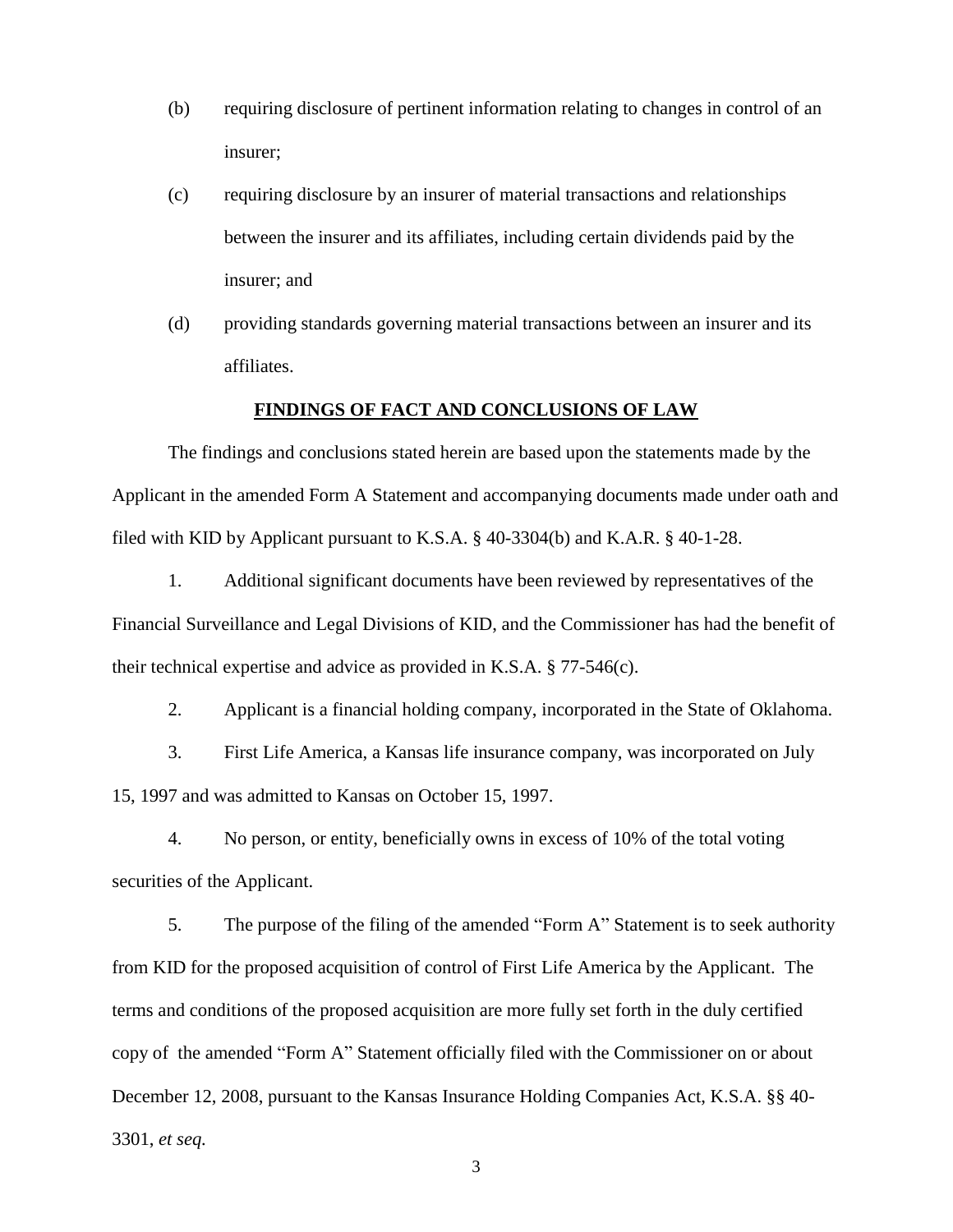6. The Applicant submitted various Exhibits to the amended Form A Statement, including, but not limited to, the Stock Agreement as amended December 9, 2008, organization charts, financial statements, and future business plans for First Life America.

7. The staff of KID have inspected and reviewed the contents of the amended Form A Statement and Exhibits attached thereto, to the extent necessary, and find that the filing of the amended Form A Statement and Exhibits are in accordance with K.S.A. § 40-3304 and K.A.R. § 40-1-28 and that the amended Form A Statement and Exhibits have provided the information required under the Kansas statutes to enable the Commissioner to render a decision on the application.

8. It has been determined that no other person or entity "controls" the Applicant as that term is defined in K.S.A. § 40-3302(c).

9. The acquisition of control of First Life America will occur through the execution of the Stock Agreement, as amended December 9, 2008, by and between Applicant, Brooke Capital and First Life America. As a result of the executed and amended Stock Agreement, the Applicant will purchase all of the issued and outstanding capital stock of First Life America. Through such ownership, Applicant will become the ultimate controlling person of First Life America.

10. Evidence has been provided that the Board of Directors of the Applicant approved the execution of the amended Stock Agreement as summarized above.

11. A review of the evidence establishes that after the acquisition of control as proposed in the Form A Statement, the Applicant will be able to satisfy the requirements necessary for maintaining the business of First Life America to the satisfaction of its policyholders.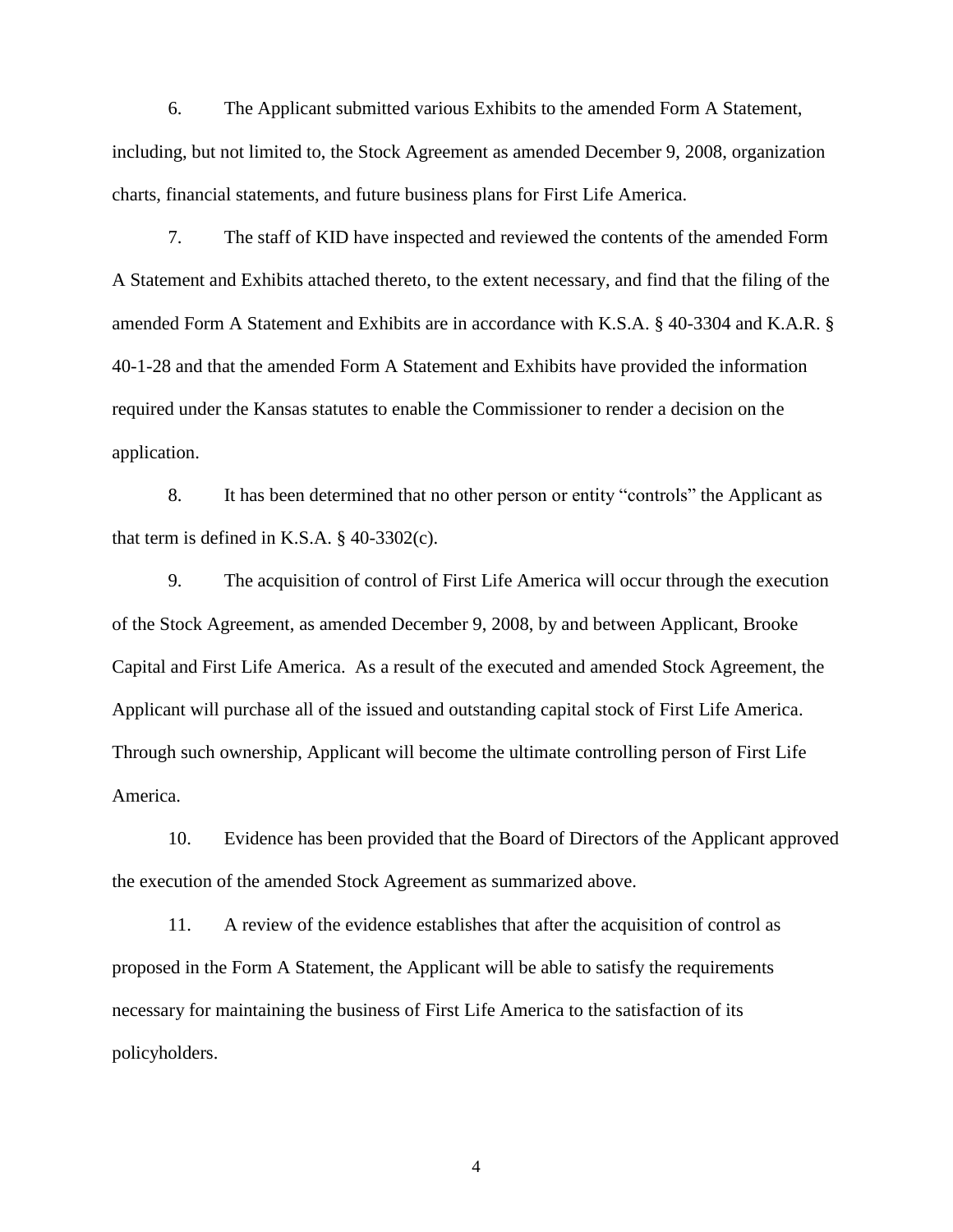12. The evidence establishes that, after the acquisition of control as proposed in the amended Form A Statement, First Life America will be able to satisfy the requirements for the issuance of a license to write the line or lines of business for which it is presently licensed.

13. No evidence has been introduced to establish that the financial condition of the Applicant will jeopardize the financial stability of First Life America or prejudice the interests of its policyholders.

14. Evidence has been introduced which shows that the Applicant has no plans or proposals to liquidate First Life America, sell its assets, or consolidate or merge it with any person, or to make any other material change in its business or corporate structure or management which would be unfair and unreasonable to the policyholders of First Life America and not be in the public interest.

15. Evidence has been introduced to establish that the competence, experience, and integrity of those persons who will control the operations of First Life America after the acquisition are such that it will be in the interests of its policyholders and of the public interest to permit the acquisition by the Applicant.

16. Evidence has been introduced to establish that the Applicants' acquisition of First Life America will not be hazardous or prejudicial to the insurance-buying public.

17. The amended Form A Statement is in compliance with the provisions of the Kansas Insurance Holding Companies Act, K.S.A. §§ 40-3301, *et seq*. and K.A.R. § 40-1-28.

18. The evidence submitted supports approval of the proposed acquisition of control of First Life America by the Applicant.

19. Evidence has been introduced which establishes that a "Consent Order Appointing a Special Master" was filed on September 17, 2008, in Case No. 08CV02424JWLOJW in the United States District Court, District of Kansas. Pursuant to the Order, the Special Master, Albert A. Riederer, has extensive authority over Brooke Capital and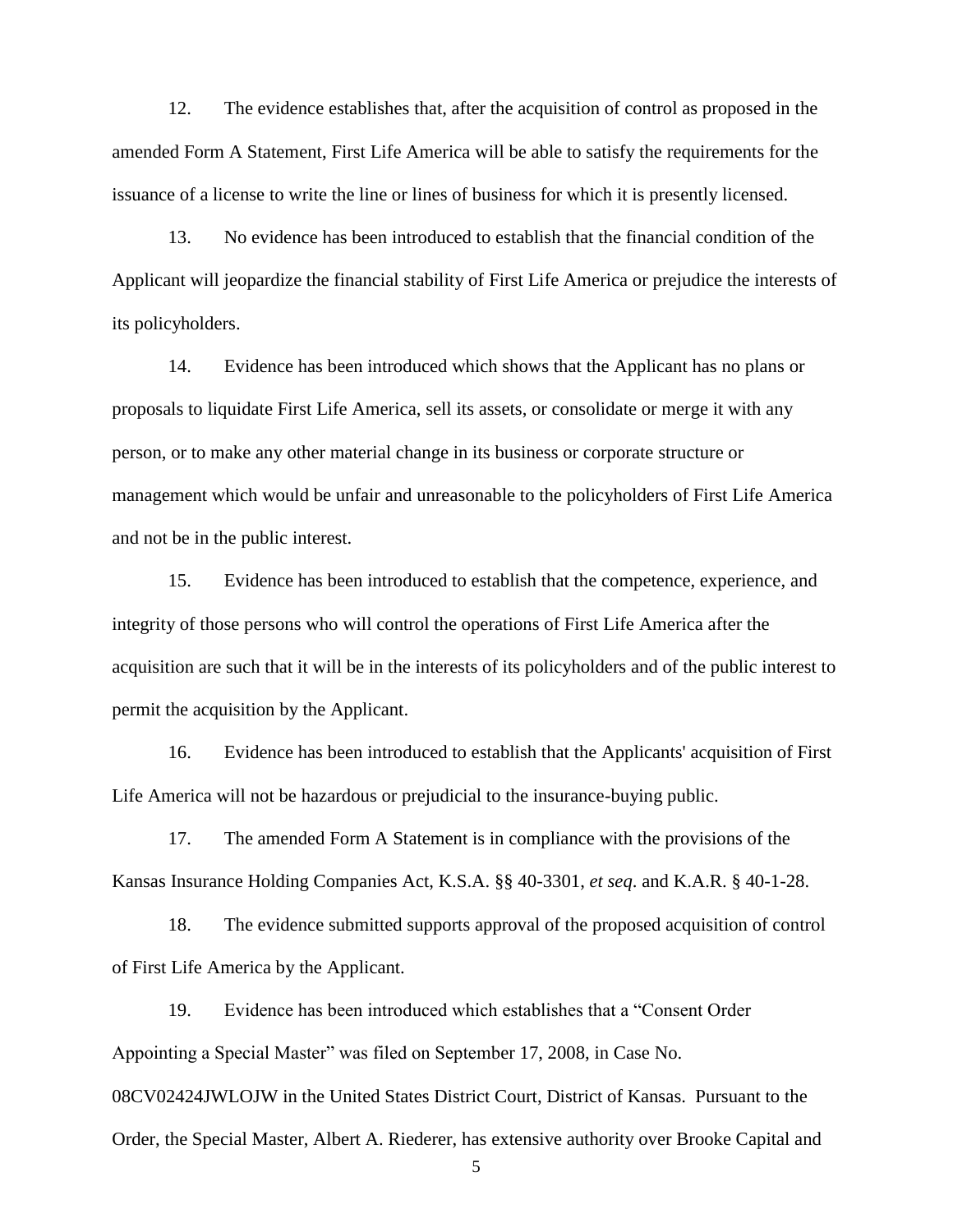related entities and will necessarily be involved in any actions necessary to complete the proposed acquisition.

#### **IT IS THEREFORE ORDERED BY THE COMMISSIONER OF INSURANCE THAT:**

1. The application by First Trinity Financial Corporation to acquire control of First Life America Corporation in the manner set forth in the amended Form A Statement and Exhibits attached thereto is hereby **approved** pursuant to K.S.A. § 40-3304, provided that (a) the acquisition is effected within sixty (60) days of the date of this Order; and (b) the bonds in First Life of America Corporation's portfolio are to be valued at "Fair Market Value" as of the Closing Date.

2. The Commissioner of Insurance retains jurisdiction over the subject matter of this proceeding and over the parties for the purpose of entering such further order or orders as may be deemed proper.

3. The authority of the Special Master, Albert A. Riederer, is hereby acknowledged.

#### **Notice of Rights**

The Applicant is entitled to a hearing pursuant to K.S.A. § 77-537, the Kansas Administrative Procedure Act. If the Applicant desires a hearing, they must file a written request for a hearing with:

John W. Campbell, General Counsel Kansas Insurance Department 420 S.W. 9th Street Topeka, Kansas 66612

This request must be filed within fifteen (15) days from the date of service of this Order. If the Applicant requests a hearing, the Kansas Insurance Department will notify them of the time and place of the hearing and information on the procedures, right of representation, and other rights of parties relating to the conduct of the hearing, before commencement of same.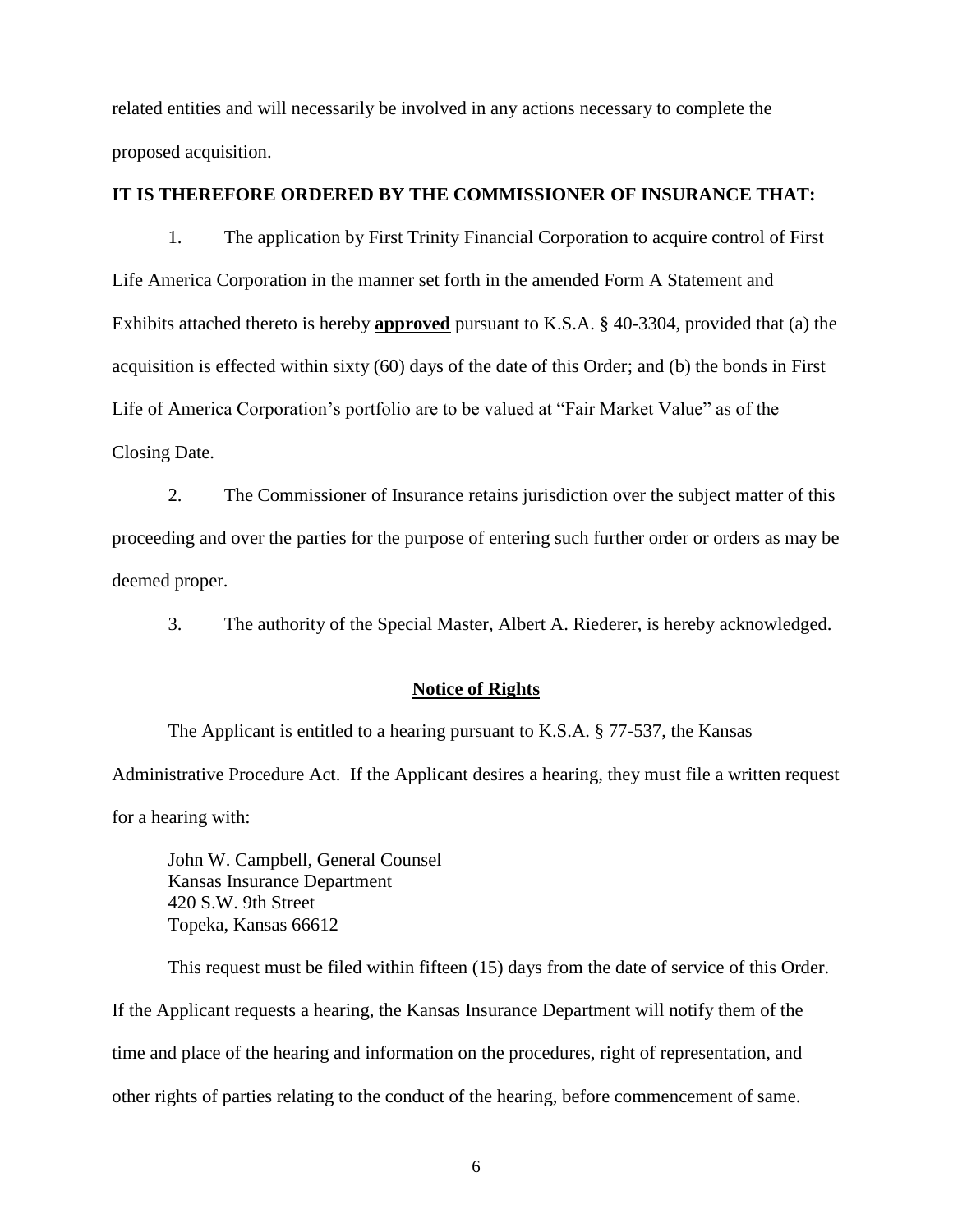If a hearing is not requested in the time and manner stated above, this Order shall become effective as a Final Order upon the expiration of time for requesting a hearing, pursuant to K.S.A. § 77-613. In the event the Applicant files a petition for judicial review, pursuant to K.S.A. § 77-613(e), the agency officer to be served on behalf of the Kansas Insurance

Department is:

John W. Campbell, General Counsel Kansas Insurance Department 420 S.W.  $9<sup>th</sup>$  Street Topeka, Kansas 66612

# **IT IS SO ORDERED THIS \_\_23rd\_\_\_ DAY OF DECEMBER 2008, IN THE CITY OF TOPEKA, COUNTY OF SHAWNEE, STATE OF KANSAS.**



 $\angle$ s/ Sandy Praeger $\angle$ Sandy Praeger Commissioner of Insurance BY:

 $\angle$ s/ John W. Campbell $\angle$ 

John W. Campbell General Counsel